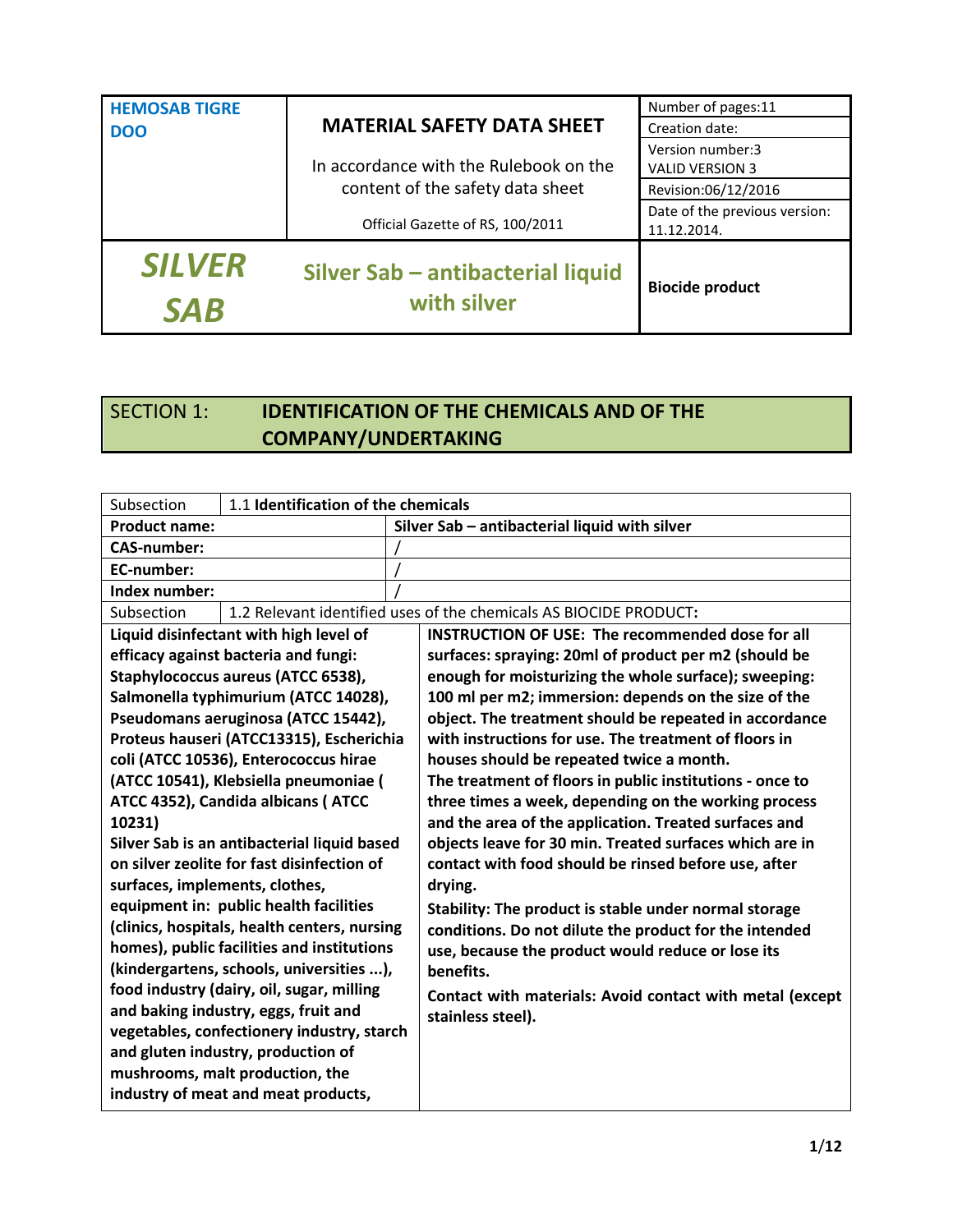| <b>HEMOSAB TIGRE</b>        |                                                  | Number of pages:11                           |
|-----------------------------|--------------------------------------------------|----------------------------------------------|
| <b>DOO</b>                  | <b>MATERIAL SAFETY DATA SHEET</b>                | Creation date:                               |
|                             | In accordance with the Rulebook on the           | Version number:3<br><b>VALID VERSION 3</b>   |
|                             | content of the safety data sheet                 | Revision:06/12/2016                          |
|                             | Official Gazette of RS, 100/2011                 | Date of the previous version:<br>11.12.2014. |
| <b>SILVER</b><br><b>SAB</b> | Silver Sab - antibacterial liquid<br>with silver | <b>Biocide product</b>                       |

| animal husbandry and poultry farming,            |                                             |                                                         |  |
|--------------------------------------------------|---------------------------------------------|---------------------------------------------------------|--|
|                                                  | industry of alcoholic and non-alcoholic     |                                                         |  |
|                                                  | beverages, refrigerated, etc.), industrial  | Technical dossier No 532-01-616 / 2014-19 under which   |  |
|                                                  | buildings, public transport, hospitality    | the biocide product is placed on the market.            |  |
|                                                  | industry (hotels, motels, restaurants,      |                                                         |  |
| public kitchens, canteens),                      |                                             |                                                         |  |
|                                                  | pharmaceutical industry, cosmetic           |                                                         |  |
|                                                  | industry, mobile toilets, air conditioners. |                                                         |  |
|                                                  | In households: for sinks, work surfaces in  |                                                         |  |
|                                                  | the kitchen, sponges, rags, bathrooms,      |                                                         |  |
|                                                  | refrigerators, freezers, cutting boards,    |                                                         |  |
|                                                  | plastic containers, shoes, beds for pets,   |                                                         |  |
|                                                  | sunglasses, mobile and cell phones,         |                                                         |  |
|                                                  | computers and laptops, sports bags, door    |                                                         |  |
|                                                  | handles, garbage cans, bags for vacuum      |                                                         |  |
| cleaners                                         |                                             |                                                         |  |
|                                                  | The test report of the antimicrobial        |                                                         |  |
| activity of the product is done by MMA,          |                                             |                                                         |  |
| sector of Preventive Medicine, Belgrade.         |                                             |                                                         |  |
|                                                  |                                             |                                                         |  |
|                                                  |                                             |                                                         |  |
| Subsection                                       | 1.3 Details of the supplier:                |                                                         |  |
| a) Name of the supplier                          |                                             | EVRO-PAN-INSTITUT DOO ,PANČEVO                          |  |
| b) Manufacturer, importer,                       |                                             | DISTRIBUTOR AND MANUFACTURER on behalf of Hemosab       |  |
| distributor or user?                             |                                             | <b>Tigre</b>                                            |  |
|                                                  | v) Address and telephone number             | Svetozara Markovića br 106,26000 Pančevo                |  |
|                                                  |                                             | Tel/fax:+38113366163, e-mail: evropaninstitut@gmail.com |  |
| <b>MANUFACTURER: HEMOSAB TIGRE</b><br><b>DOO</b> |                                             | FILLED AND PACKED: TEHNOHEMIJA A.D. BEOGRAD             |  |
| 1.4 Emergency telephone numbers:<br>Subsection   |                                             |                                                         |  |
|                                                  |                                             | National Poison Control Center, MMA, Belgrade, Serbia,  |  |
|                                                  |                                             | Crnotravska 17,                                         |  |
|                                                  |                                             | +381(0) 11 360 8440 (24h)                               |  |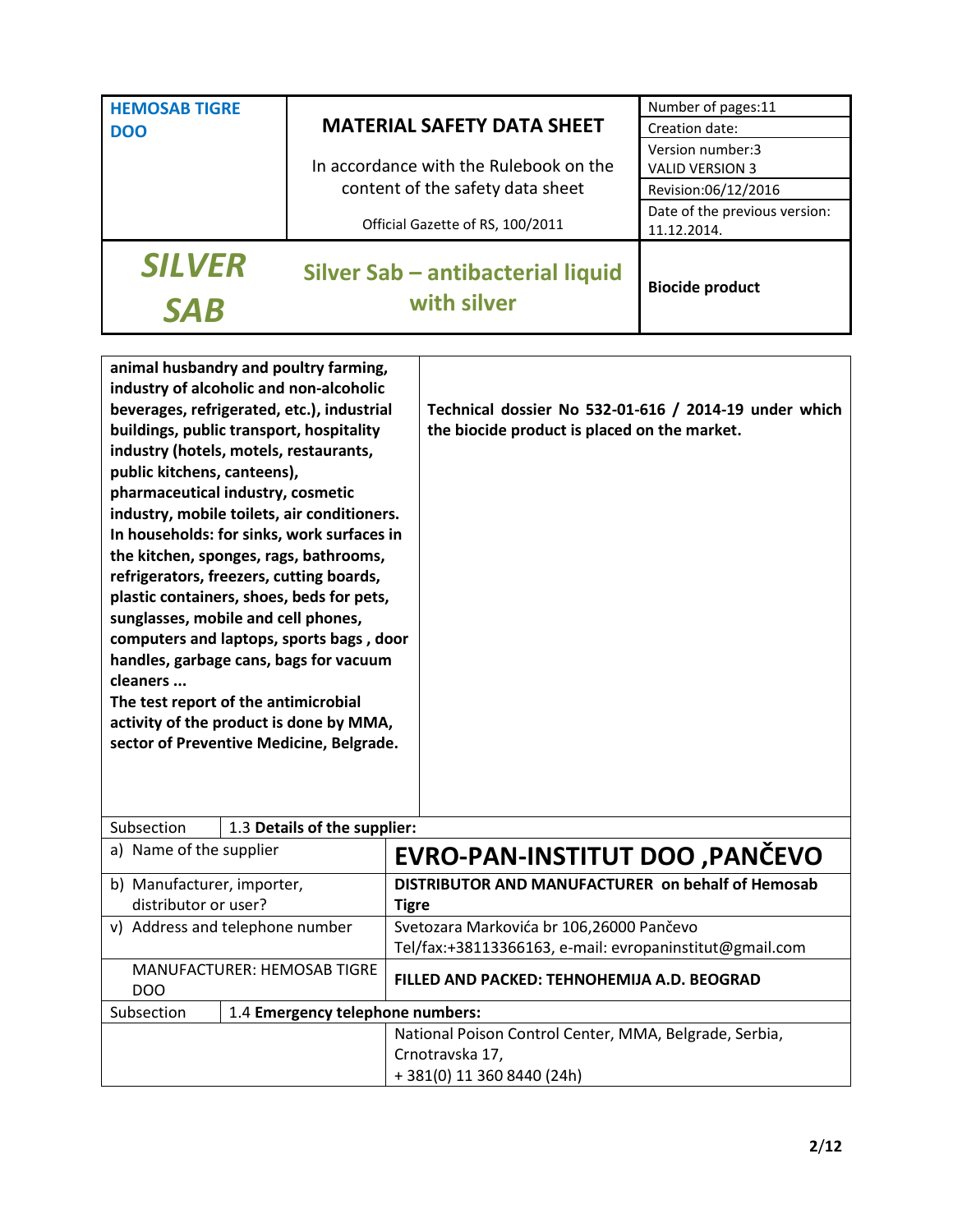| <b>SILVER</b><br><b>SAB</b> | Silver Sab - antibacterial liquid<br>with silver | <b>Biocide product</b>                       |
|-----------------------------|--------------------------------------------------|----------------------------------------------|
|                             | Official Gazette of RS, 100/2011                 | Date of the previous version:<br>11.12.2014. |
|                             | content of the safety data sheet                 | Revision:06/12/2016                          |
|                             | In accordance with the Rulebook on the           | Version number:3<br><b>VALID VERSION 3</b>   |
| <b>DOO</b>                  | <b>MATERIAL SAFETY DATA SHEET</b>                | Creation date:                               |
| <b>HEMOSAB TIGRE</b>        |                                                  | Number of pages:11                           |

## SECTION 2: **HAZARDS IDENTIFICATION**

| Subsection                                                                                                                                                       | 2.1 Classification of the chemicals |                                                                                                                                                                                                                                                                |
|------------------------------------------------------------------------------------------------------------------------------------------------------------------|-------------------------------------|----------------------------------------------------------------------------------------------------------------------------------------------------------------------------------------------------------------------------------------------------------------|
| Rulebook on classification, packaging, labeling<br>and advertising of chemicals and certain<br>products ("Official Gazette of RS" 59/10, 25/11<br>and $5/2012$ ) |                                     | Rulebook on the classification, packaging, labeling<br>and advertising of chemicals and certain products,<br>in accordance with Globally Harmonized System of<br>Classification and Labeling of the UN ("Official<br>Gazette of RS" 64/10, 26/11 and 105/2013) |
|                                                                                                                                                                  |                                     |                                                                                                                                                                                                                                                                |
|                                                                                                                                                                  |                                     |                                                                                                                                                                                                                                                                |

| Subsection                       | 2.2 Label elements: |                                                                                                                                                                                                                                                                |  |  |  |
|----------------------------------|---------------------|----------------------------------------------------------------------------------------------------------------------------------------------------------------------------------------------------------------------------------------------------------------|--|--|--|
|                                  |                     | Rulebook on the classification, packaging, labeling and<br>advertising of chemicals and certain products, in accordance<br>with Globally Harmonized System of Classification and<br>Labeling of the UN ("Official Gazette of RS" 64/10, 26/11 and<br>105/2013) |  |  |  |
| <b>Hazard pictogram:</b>         |                     |                                                                                                                                                                                                                                                                |  |  |  |
| Signal word:                     |                     |                                                                                                                                                                                                                                                                |  |  |  |
| <b>Hazard statements:</b>        |                     |                                                                                                                                                                                                                                                                |  |  |  |
| <b>Precautionary statements:</b> |                     |                                                                                                                                                                                                                                                                |  |  |  |
| Subsection                       | 2.3 Other hazards   |                                                                                                                                                                                                                                                                |  |  |  |
|                                  |                     |                                                                                                                                                                                                                                                                |  |  |  |

Full text of warnings codes : see section 16.

#### SECTION 3: **INFORMATION ON INGREDIENTS**

Subsection 3.1 Information on mixture ingredients**:**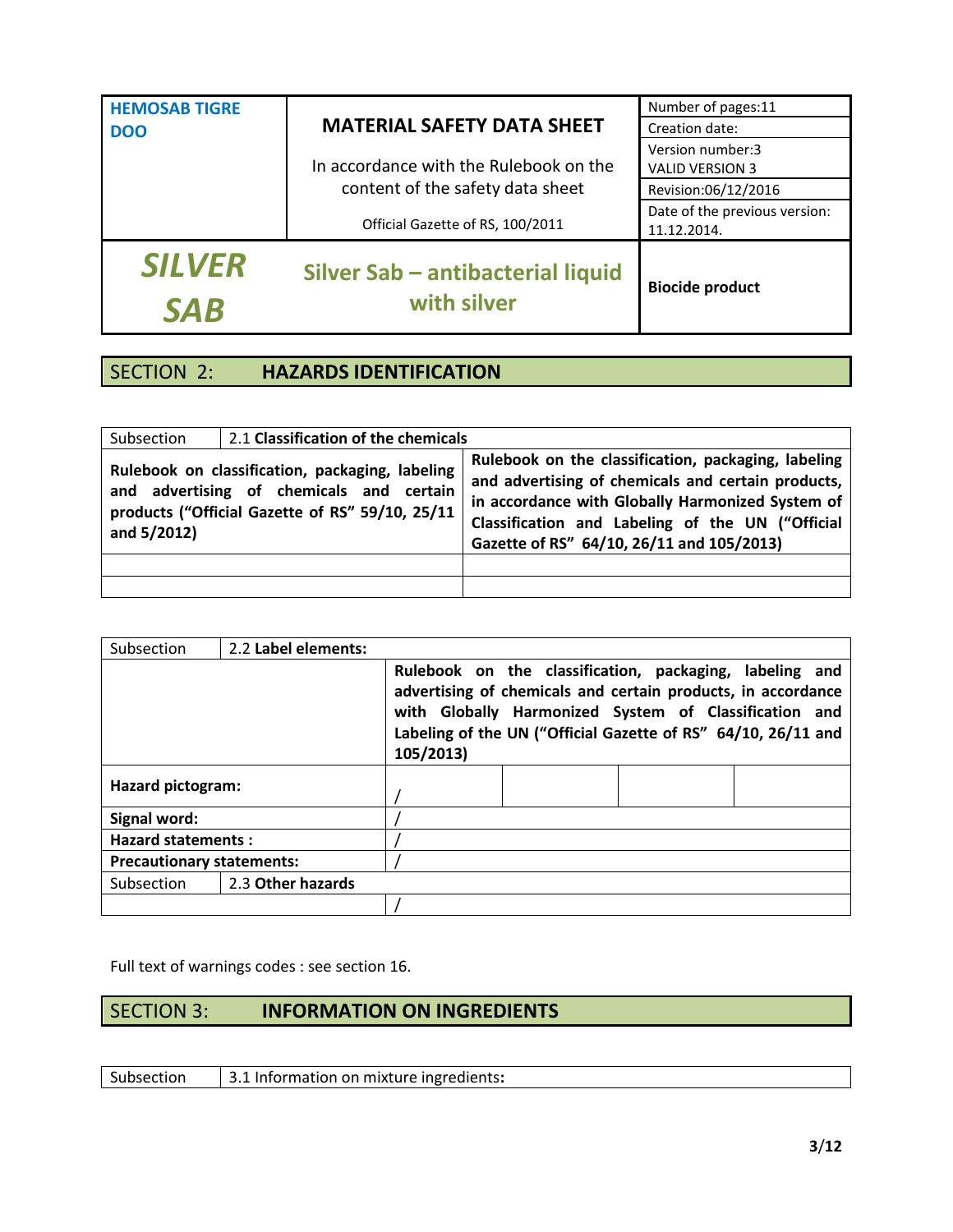| <b>SILVER</b><br><b>SAB</b> | Silver Sab - antibacterial liquid<br>with silver | <b>Biocide product</b>                       |
|-----------------------------|--------------------------------------------------|----------------------------------------------|
|                             | Official Gazette of RS, 100/2011                 | Date of the previous version:<br>11.12.2014. |
|                             | content of the safety data sheet                 | Revision:06/12/2016                          |
|                             | In accordance with the Rulebook on the           | Version number:3<br><b>VALID VERSION 3</b>   |
| <b>DOO</b>                  | <b>MATERIAL SAFETY DATA SHEET</b>                | Creation date:                               |
| <b>HEMOSAB TIGRE</b>        |                                                  | Number of pages:11                           |

| <b>Chemical or</b><br>trade name:                             | CAS-<br>number           | <b>EC</b> number | Index number | Concentration<br>[%] | <b>Classification</b><br><b>CLP/GHS</b>                                                                                                                                                                          |
|---------------------------------------------------------------|--------------------------|------------------|--------------|----------------------|------------------------------------------------------------------------------------------------------------------------------------------------------------------------------------------------------------------|
| Silver zeolite                                                |                          |                  |              | 2,5%                 | Causes serious eye<br>irritation 2<br>H319<br>Harmful<br>if inhaled 4<br>H332<br>May cause<br>respiratory irritation<br>3<br>H335                                                                                |
| lonic silver in<br>sage and<br>monocarboxylic<br>acid extract | $\overline{\phantom{a}}$ |                  |              | < 1,7%               | May intensify fire;<br>oxidizer 2 H 272<br>Causes severe skin<br>burns and eye<br>damage 1B<br>H314<br>Very toxic to aquatic<br>life 1 H400<br>Very toxic to aquatic<br>life with long lasting<br>effects 1 H410 |
| Stabilizers and<br>blockers                                   |                          |                  |              | < 0,45%              |                                                                                                                                                                                                                  |
| Potassium sulfate                                             | 231-915-5                | 7778-80-5        |              | < 0,15%              |                                                                                                                                                                                                                  |
| Demineralized<br>water                                        |                          | 7732-18-5        |              | to 100%              |                                                                                                                                                                                                                  |
|                                                               |                          |                  |              |                      |                                                                                                                                                                                                                  |

## SECTION 4: **FIRST AID MEASURES**

| Subsection    | 4.1 Description of first aid measures - The product is not classified as hazardous |                                                                           |  |
|---------------|------------------------------------------------------------------------------------|---------------------------------------------------------------------------|--|
| Inhalation:   |                                                                                    | Product evaporates in very small amounts (when evaporating, water is the  |  |
|               |                                                                                    | only product), therefore it has no harmful effects on respiratory system. |  |
| Skin contact: |                                                                                    |                                                                           |  |
| Eye contact:  |                                                                                    | In case of contact with eyes rinse immediately with plenty of water for 2 |  |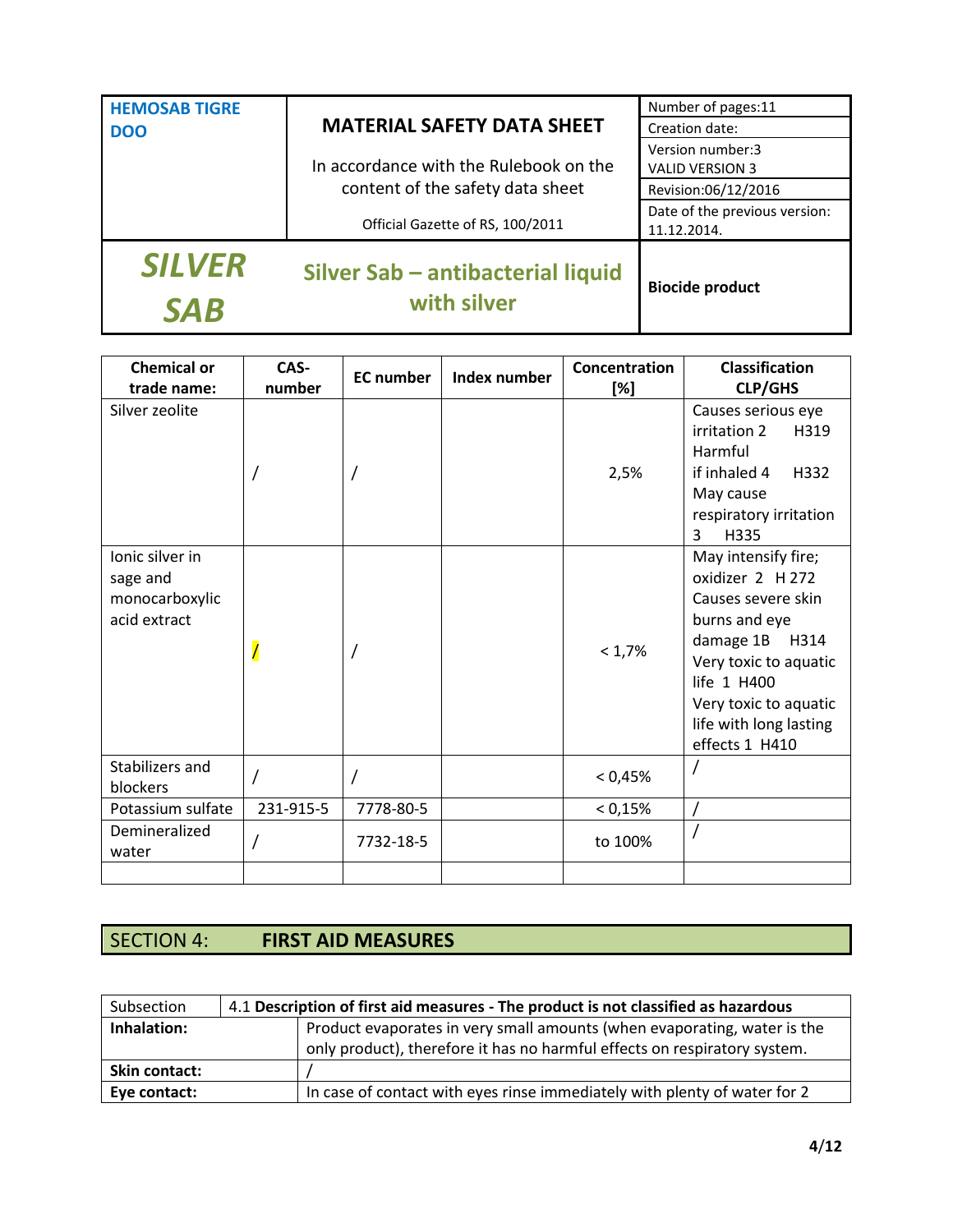| <b>SILVER</b><br><b>SAB</b> | Silver Sab - antibacterial liquid<br>with silver | <b>Biocide product</b>                       |
|-----------------------------|--------------------------------------------------|----------------------------------------------|
|                             | Official Gazette of RS, 100/2011                 | Date of the previous version:<br>11.12.2014. |
|                             | content of the safety data sheet                 | Revision:06/12/2016                          |
|                             | In accordance with the Rulebook on the           | Version number:3<br><b>VALID VERSION 3</b>   |
| <b>DOO</b>                  | <b>MATERIAL SAFETY DATA SHEET</b>                | Creation date:                               |
| <b>HEMOSAB TIGRE</b>        |                                                  | Number of pages:11                           |

|            | minutes, seek medical attention if necessary.                                   |
|------------|---------------------------------------------------------------------------------|
| Ingestion: | Drink plenty of water, seek medical attention if necessary.                     |
| Subsection | 4.2 Most important symptoms and effects, both acute delayed:                    |
|            | There are neither anticipated nor recorded symptoms or effects.                 |
| Subsection | 4.3 Indication of any immediate medical attention and special treatment needed: |
|            |                                                                                 |

# SECTION 5: **FIREFIGHTING MEASURES**

| Subsection | 5.1 Extinguishing media:                                   |                                                                                                                                                           |  |
|------------|------------------------------------------------------------|-----------------------------------------------------------------------------------------------------------------------------------------------------------|--|
|            | extinguishing media: none.                                 | Extinguish fire with the extinguishing media suitable for extinguishing other<br>endangered areas, dry powder, carbon dioxide and water spray. Unsuitable |  |
| Subsection | 5.2 Special hazards arising from the substance or mixture: |                                                                                                                                                           |  |
|            | Use water spray for cooling the containers.                |                                                                                                                                                           |  |
| Subsection | 5.3 Advice for fire-fighters:                              |                                                                                                                                                           |  |
|            | Water solution is not flammable.                           |                                                                                                                                                           |  |

## SECTION 6: **ACCIDENTAL RELEASE MEASURES**

| Subsection                                     | 6.1 Personal precautions, protective equipment and emergency procedures: |                                                                              |  |
|------------------------------------------------|--------------------------------------------------------------------------|------------------------------------------------------------------------------|--|
|                                                |                                                                          | Wear personal protective equipment.                                          |  |
| Subsection                                     |                                                                          | 6.2 Environmental precautions:                                               |  |
| No hazard.                                     |                                                                          |                                                                              |  |
| Subsection                                     |                                                                          | 6.3 Methods and material for containment and cleaning up:                    |  |
|                                                |                                                                          | Pick up with absorption material (e.g. sand, diatomaceous earth, universal   |  |
|                                                |                                                                          | binders). Remove it mechanically. Pick up the sturdy material and deposit it |  |
| in containers for disposal.                    |                                                                          |                                                                              |  |
| 6.4 Reference to other sections:<br>Subsection |                                                                          |                                                                              |  |
|                                                |                                                                          | Section 8 and 13                                                             |  |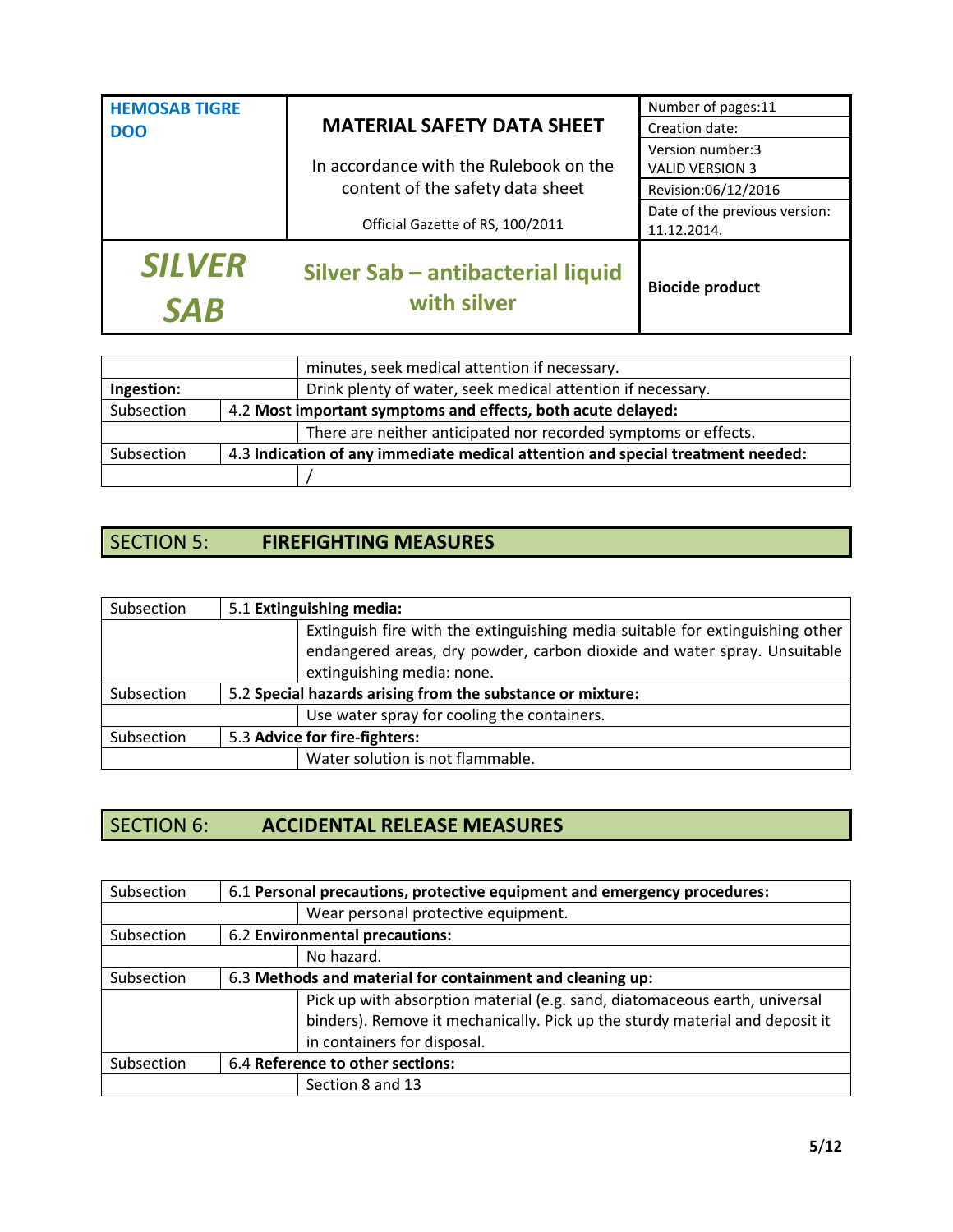| <b>SILVER</b> | In accordance with the Rulebook on the<br><b>VALID VERSION 3</b><br>content of the safety data sheet<br>Official Gazette of RS, 100/2011 | Revision:06/12/2016<br>Date of the previous version:<br>11.12.2014. |
|---------------|------------------------------------------------------------------------------------------------------------------------------------------|---------------------------------------------------------------------|
|               | Silver Sab - antibacterial liquid<br><b>Biocide product</b><br>with silver                                                               |                                                                     |

#### SECTION 7: **HANDLING AND STORAGE**

| Subsection | 7.1 Precautions for safe handling: |                                                                                                                                                          |  |
|------------|------------------------------------|----------------------------------------------------------------------------------------------------------------------------------------------------------|--|
|            |                                    | Keep packages well closed and away from heat.                                                                                                            |  |
| Subsection |                                    | 7.2 Conditions for safe storage including incompatibilities:                                                                                             |  |
|            |                                    | Keep the product in sealed containers on cold and dark place.<br>(SECTION 10)<br>Keep the product in its original packaging at ambient temperature, away |  |
|            |                                    | from direct sunlight.                                                                                                                                    |  |
| Subsection |                                    | 7.3 Specific end use(s):                                                                                                                                 |  |
|            |                                    |                                                                                                                                                          |  |

### SECTION 8: **EXPOSURE CONTROLS AND PERSONAL PROTECTION**

Exposure limit values are checked based on CAS number from ACGIH chemical list. The maximum allowable concentration for the Republic of Serbia is defined in standard SRPS Z.BO.001 / 1: 2007.

| Subsection                     |  | 8.1 Control parameters:                                 |  |  |  |
|--------------------------------|--|---------------------------------------------------------|--|--|--|
|                                |  |                                                         |  |  |  |
| <b>DNEL:</b> Exposure limit    |  |                                                         |  |  |  |
| values (of workers)            |  |                                                         |  |  |  |
|                                |  |                                                         |  |  |  |
|                                |  |                                                         |  |  |  |
| Subsection                     |  | 8.2 Exposure controls:                                  |  |  |  |
|                                |  |                                                         |  |  |  |
| Hand protection:               |  | Protective gloves.                                      |  |  |  |
| Eye protection:                |  | Glasses with side shields. Standard EN-166              |  |  |  |
| <b>Environmental exposure</b>  |  | In accordance with local/regional/national regulations. |  |  |  |
| control:                       |  |                                                         |  |  |  |
| <b>Respiratory protection:</b> |  |                                                         |  |  |  |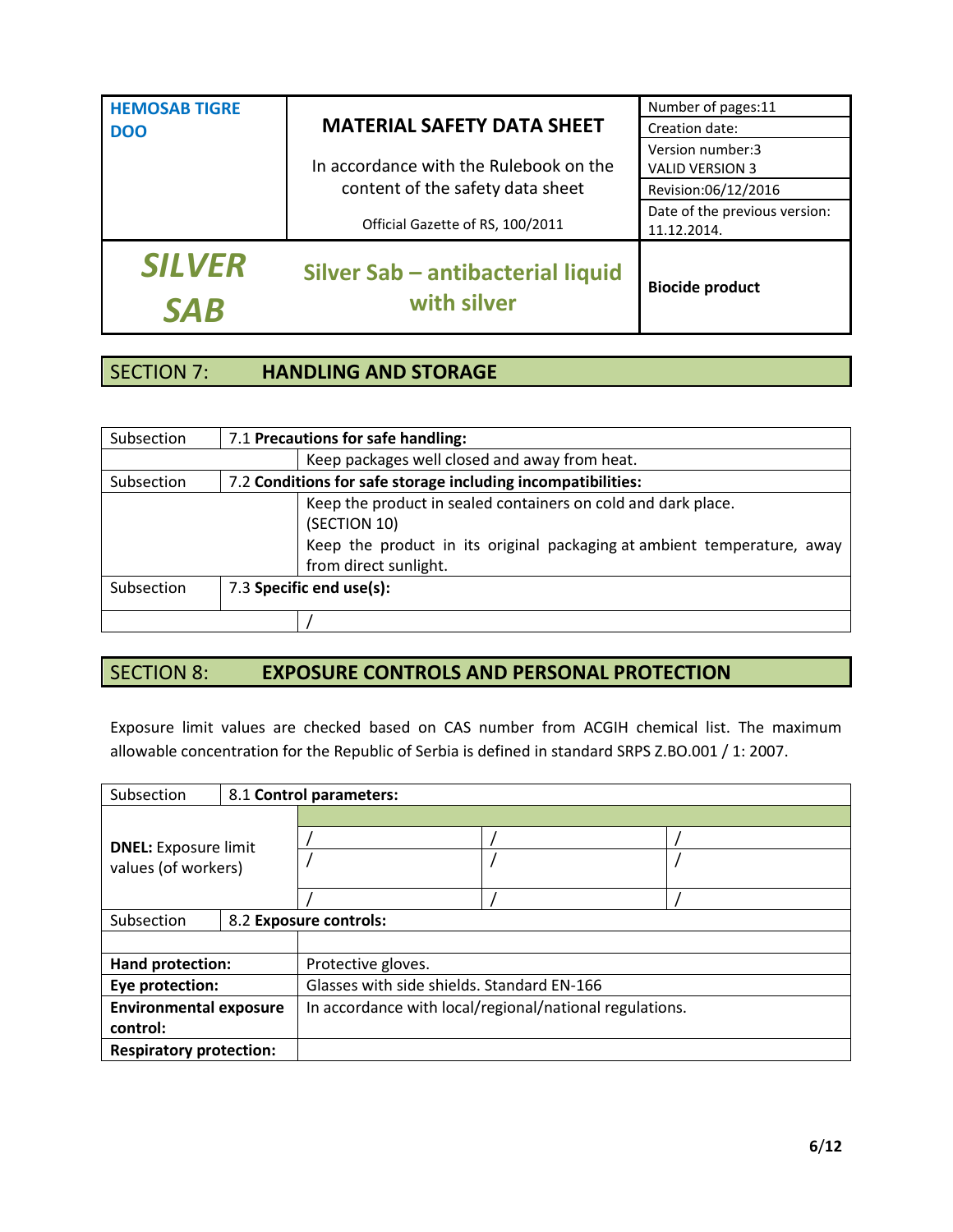| <b>HEMOSAB TIGRE</b>        |                                                  | Number of pages:11                           |
|-----------------------------|--------------------------------------------------|----------------------------------------------|
| <b>DOO</b>                  | <b>MATERIAL SAFETY DATA SHEET</b>                | Creation date:                               |
|                             | In accordance with the Rulebook on the           | Version number:3<br><b>VALID VERSION 3</b>   |
|                             | content of the safety data sheet                 | Revision:06/12/2016                          |
|                             | Official Gazette of RS, 100/2011                 | Date of the previous version:<br>11.12.2014. |
| <b>SILVER</b><br><b>SAB</b> | Silver Sab - antibacterial liquid<br>with silver | <b>Biocide product</b>                       |

### SECTION 9: **PHYSICAL AND CHEMICAL PROPERTIES**

| Subsection   |                                                              |                                              | 9.1 Information on basic physical and chemical properties: |
|--------------|--------------------------------------------------------------|----------------------------------------------|------------------------------------------------------------|
| a)           | <b>State of matter</b>                                       |                                              | Clear, colorless liquid                                    |
| b)           | Odor                                                         |                                              | <b>Odourless</b>                                           |
| c)           |                                                              | <b>Odor threshold</b>                        | Not specified                                              |
| d)           | pH                                                           |                                              | 5,05                                                       |
| e)           |                                                              | Melting point/freezing point                 | $0^{\circ}$ C                                              |
| f            | range                                                        | Initial boiling point and boiling            | $100^{\circ}$ C                                            |
| g)           | <b>Flash point</b>                                           |                                              | Not specified                                              |
| h)           |                                                              | <b>Evaporation rate</b>                      | Not specified                                              |
| i)           |                                                              | <b>Flammability</b>                          | inflammable liquid                                         |
| j)           | <b>Upper/lower</b><br>flammability<br>or<br>explosive limits |                                              | Not specified                                              |
| k)           | Vapor pressure                                               |                                              |                                                            |
| $\mathsf{I}$ |                                                              | <b>Vapor density</b>                         | Not specified                                              |
| m)           |                                                              | <b>Relative density</b>                      | 1,00 on 20°C                                               |
| n)           | <b>Solubility</b>                                            |                                              | Completely                                                 |
| o)           | <b>Partition</b>                                             | coefficient:<br>n-<br>octanol/water (log Pow | Not specified                                              |
| p)           |                                                              | <b>Auto-ignition temperature</b>             | Not specified                                              |
| q)           | <b>Decomposition temperature:</b>                            |                                              | Not specified                                              |
| r)           | <b>Viscosity</b>                                             |                                              | Not specified                                              |
| s)           | <b>Explosive properties</b>                                  |                                              | None                                                       |
| t)           |                                                              | <b>Oxidizing properties</b>                  | <b>None</b>                                                |
| Subsection   |                                                              | 9.2 Other information:                       |                                                            |
|              |                                                              |                                              |                                                            |

SECTION 10: **STABILITY AND REACTIVITY**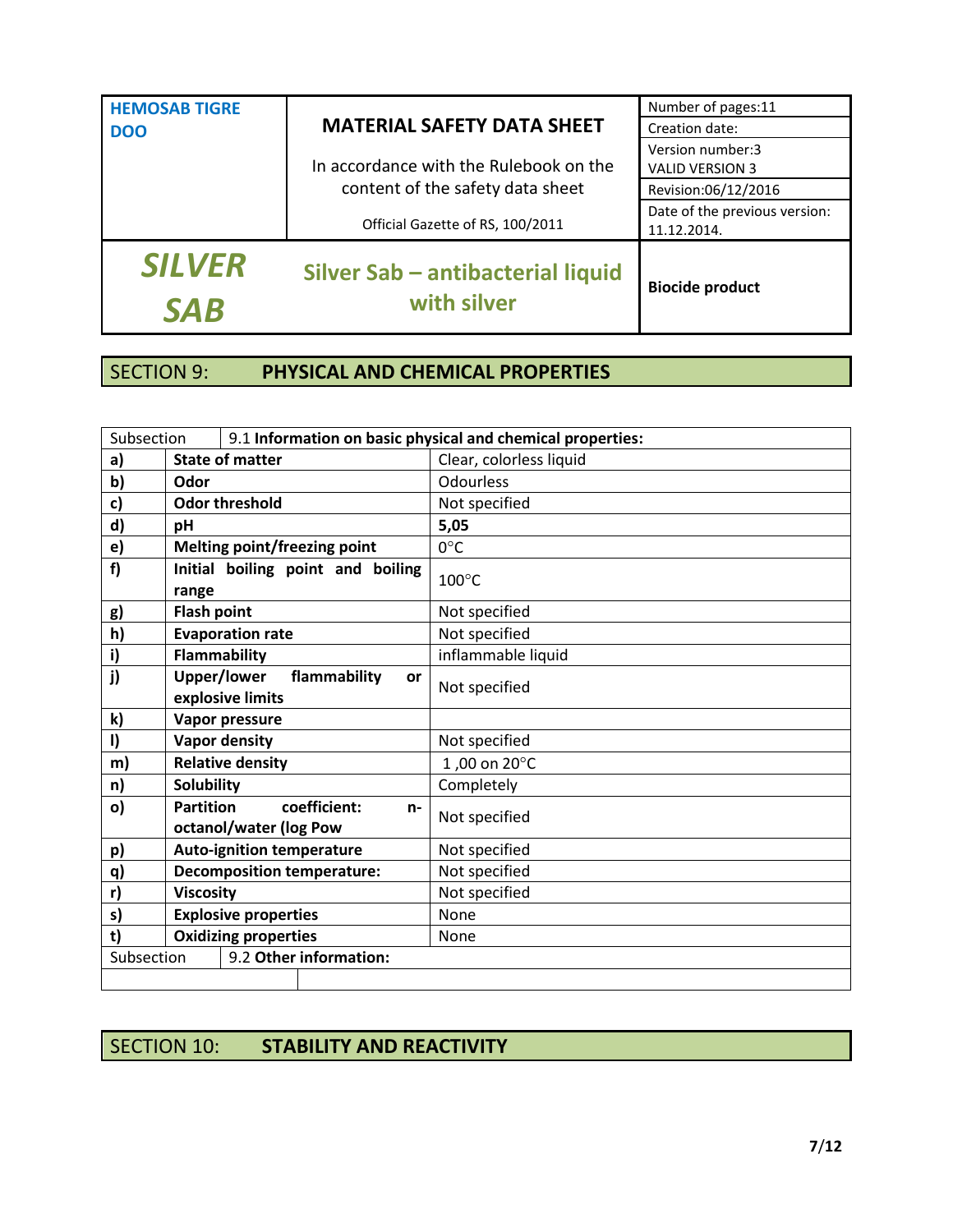| <b>HEMOSAB TIGRE</b><br><b>DOO</b> | <b>MATERIAL SAFETY DATA SHEET</b>                | Number of pages:11<br>Creation date:         |
|------------------------------------|--------------------------------------------------|----------------------------------------------|
|                                    | In accordance with the Rulebook on the           | Version number:3<br><b>VALID VERSION 3</b>   |
|                                    | content of the safety data sheet                 | Revision:06/12/2016                          |
|                                    | Official Gazette of RS, 100/2011                 | Date of the previous version:<br>11.12.2014. |
| <b>SILVER</b><br><b>SAB</b>        | Silver Sab - antibacterial liquid<br>with silver | <b>Biocide product</b>                       |

| Subsection                                           |                          | 10.1 Reactivity:                                                                                          |  |  |
|------------------------------------------------------|--------------------------|-----------------------------------------------------------------------------------------------------------|--|--|
|                                                      |                          | The product is stable under recommended storage and transport conditions.                                 |  |  |
| Subsection                                           | 10.2 Chemical stability: |                                                                                                           |  |  |
|                                                      |                          | The product is stable under normal conditions                                                             |  |  |
| Subsection                                           |                          | 10.3 Possibility of hazardous reaction:                                                                   |  |  |
|                                                      |                          | There is no hazardous reaction under normal storage and transport<br>conditions.                          |  |  |
| Subsection                                           |                          | 10.4 Conditions to avoid:                                                                                 |  |  |
|                                                      |                          | Do not dilute the product for the intended use, because the product would<br>reduce or lose its benefits. |  |  |
| Subsection<br>10.5 Incompatible materials:           |                          |                                                                                                           |  |  |
|                                                      |                          | Avoid contact with metal (except stainless steel).                                                        |  |  |
| Subsection<br>10.6 Hazardous decomposition products: |                          |                                                                                                           |  |  |
|                                                      |                          |                                                                                                           |  |  |

## SECTION 11: **TOXICOLOGICAL INFORMATION**

| Subsection |                                                          |                               | 11.1 Information on toxicological effects, for substance, the list of hazard categories: |
|------------|----------------------------------------------------------|-------------------------------|------------------------------------------------------------------------------------------|
| a)         | <b>Acute toxicity</b>                                    |                               |                                                                                          |
| b)         |                                                          | Skin corrosion / Irritation   | no                                                                                       |
| c)         |                                                          | Eye corrosion / Irritation    | no                                                                                       |
| d)         | Sensitization<br>respiratory<br>0f<br>system or skin:    |                               | no                                                                                       |
| e)         |                                                          | <b>Mutagenicity in-vitro:</b> | No evidence                                                                              |
| f)         | Carcinogenicity:                                         |                               | No evidence                                                                              |
| g)         | reproductive<br>for<br><b>Toxicity</b><br>organs:        |                               | No evidence                                                                              |
| h)         | Specific target organ toxicity $-$<br>single exposure:   |                               | Not specified                                                                            |
| i)         | Specific target organ toxicity $-$<br>repeated exposure: |                               | No                                                                                       |
| j)         | Danger of aspiration:                                    |                               | Not specified                                                                            |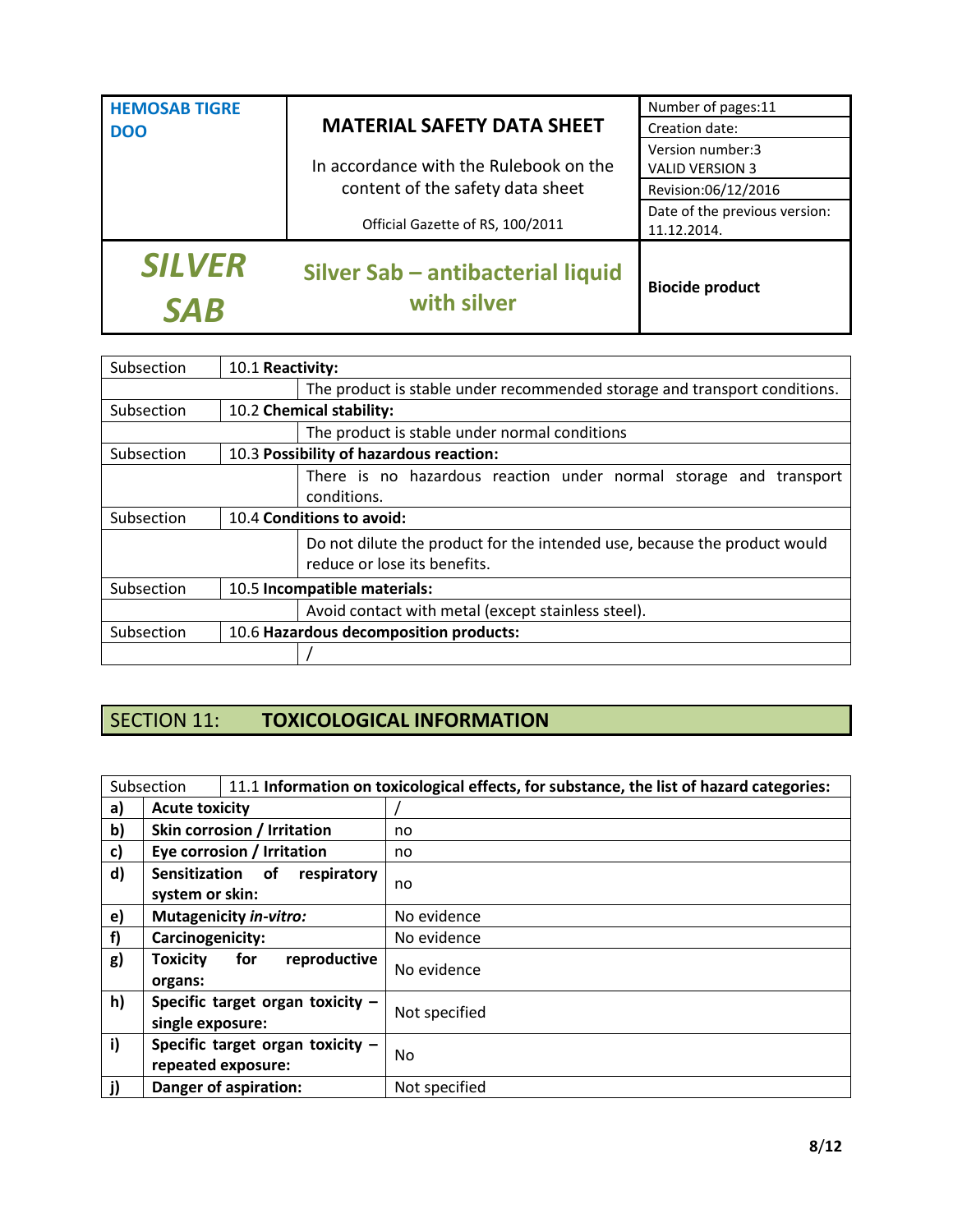| <b>HEMOSAB TIGRE</b>        |                                                  | Number of pages:11                           |
|-----------------------------|--------------------------------------------------|----------------------------------------------|
| <b>DOO</b>                  | <b>MATERIAL SAFETY DATA SHEET</b>                | Creation date:                               |
|                             | In accordance with the Rulebook on the           | Version number:3<br><b>VALID VERSION 3</b>   |
|                             | content of the safety data sheet                 | Revision:06/12/2016                          |
|                             | Official Gazette of RS, 100/2011                 | Date of the previous version:<br>11.12.2014. |
| <b>SILVER</b><br><b>SAR</b> | Silver Sab - antibacterial liquid<br>with silver | <b>Biocide product</b>                       |

## SECTION 12: **ECOTOXICITY INFORMATION**

| Subsection                | 12.1 Toxicity: |                                         |         |  |  |
|---------------------------|----------------|-----------------------------------------|---------|--|--|
| Toxicity to freshwater    |                |                                         |         |  |  |
| fish                      |                |                                         |         |  |  |
| Toxicity to invertebrates |                |                                         |         |  |  |
| Subsection                |                | 12.2 Persistence and degradability:     |         |  |  |
|                           |                | Air:                                    | No data |  |  |
|                           |                | Soil:                                   | No data |  |  |
|                           |                | No data<br>Water:                       |         |  |  |
| Subsection                |                | 12.3 Bioaccumulation potential:         |         |  |  |
|                           |                | not bioaccumulative                     |         |  |  |
| Subsection                |                | 12.4 Mobility in soil:                  |         |  |  |
|                           |                | No data                                 |         |  |  |
| Subsection                |                | 12.5 Results of PBT and vPvB assessment |         |  |  |
|                           |                | No data                                 |         |  |  |
| Subsection                |                | 12.6 Other adverse effects              |         |  |  |
|                           |                | No negative effects on the ozone layer  |         |  |  |

## SECTION 13: **Disposal consideration**

| Subsection | 13.1 | <b>Waste treatment methods:</b>                                                                                                                                                                                                                                                                                                                                                                                                                                                       |
|------------|------|---------------------------------------------------------------------------------------------------------------------------------------------------------------------------------------------------------------------------------------------------------------------------------------------------------------------------------------------------------------------------------------------------------------------------------------------------------------------------------------|
|            |      | Product<br>Methods of disposal: The generation of waste should be avoided or<br>minimized wherever possible. Significant quantities of waste<br>residues should not be disposed over the sewer but should be<br>treated in an appropriate treatment facility. Disposal of excess and<br>non-recyclable products is done through a licensed waste<br>contractor. Disposal of this product, solutions and any by-products<br>should be in accordance with the requirements of the local |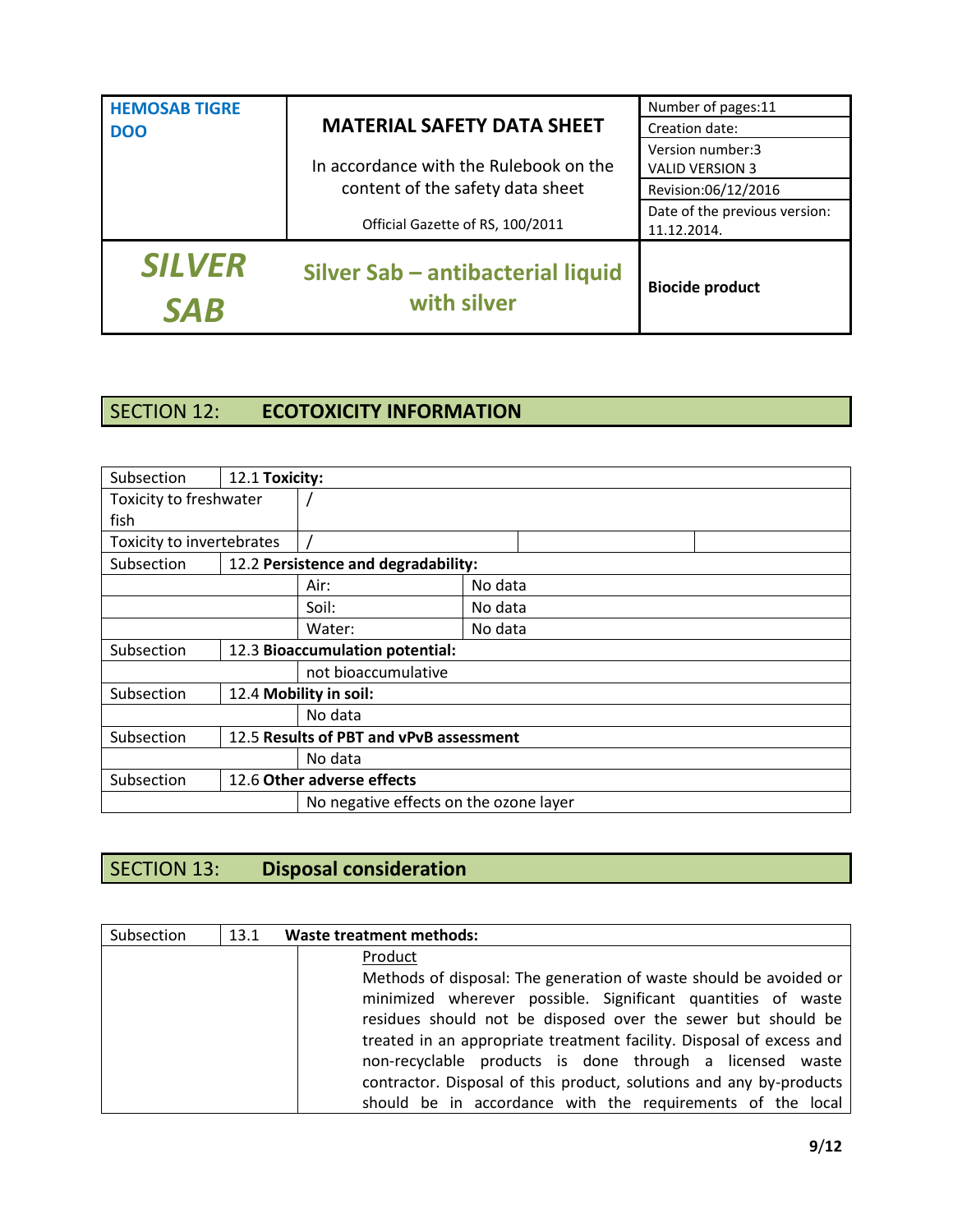| <b>HEMOSAB TIGRE</b>        |                                                  | Number of pages:11                           |
|-----------------------------|--------------------------------------------------|----------------------------------------------|
| <b>DOO</b>                  | <b>MATERIAL SAFETY DATA SHEET</b>                | Creation date:                               |
|                             | In accordance with the Rulebook on the           | Version number:3<br><b>VALID VERSION 3</b>   |
|                             | content of the safety data sheet                 | Revision:06/12/2016                          |
|                             | Official Gazette of RS, 100/2011                 | Date of the previous version:<br>11.12.2014. |
| <b>SILVER</b><br><b>SAB</b> | Silver Sab - antibacterial liquid<br>with silver | <b>Biocide product</b>                       |

| legislation on environmental protection and waste disposal.          |
|----------------------------------------------------------------------|
| Hazardous waste: The classification of the product should be in      |
| accordance with the criteria of hazardous waste.                     |
| Packaging                                                            |
| Methods of disposal: The generation of waste should be avoided or    |
| minimized wherever possible. Packaging waste must be recycled.       |
| Incineration or landfilling should only be considered when recycling |
| is not feasible.                                                     |
| Special precautions: none.                                           |

## SECTION 14: **TRANSPORT INFORMATION**

| Subsection                                     | 14.1 |                                                     |
|------------------------------------------------|------|-----------------------------------------------------|
| <b>UN</b> number:<br>1.                        |      | The product is not classified as hazardous.         |
| H.I.N. –Kemler code<br>2.                      |      |                                                     |
|                                                |      |                                                     |
| Road transport (ADR)/ Railway transport (RID): |      |                                                     |
| Subsection                                     |      | 14.2 UN proper shipping name:                       |
|                                                |      |                                                     |
| Subsection<br>14.3                             |      |                                                     |
| <b>Transport hazard class</b>                  |      |                                                     |
| <b>ADR/RID classification code:</b>            |      |                                                     |
| Subsection<br>14.4 Packing group:              |      |                                                     |
|                                                |      |                                                     |
| Subsection                                     |      | 14.5 Environmental hazards:                         |
|                                                |      |                                                     |
| Subsection                                     |      | 14.6 Special precautions for user:                  |
|                                                |      |                                                     |
| Transport in bulk.                             |      | Ensure the container. Pay attention to regulations. |

## SECTION 15: **REGULATORY INFORMATION**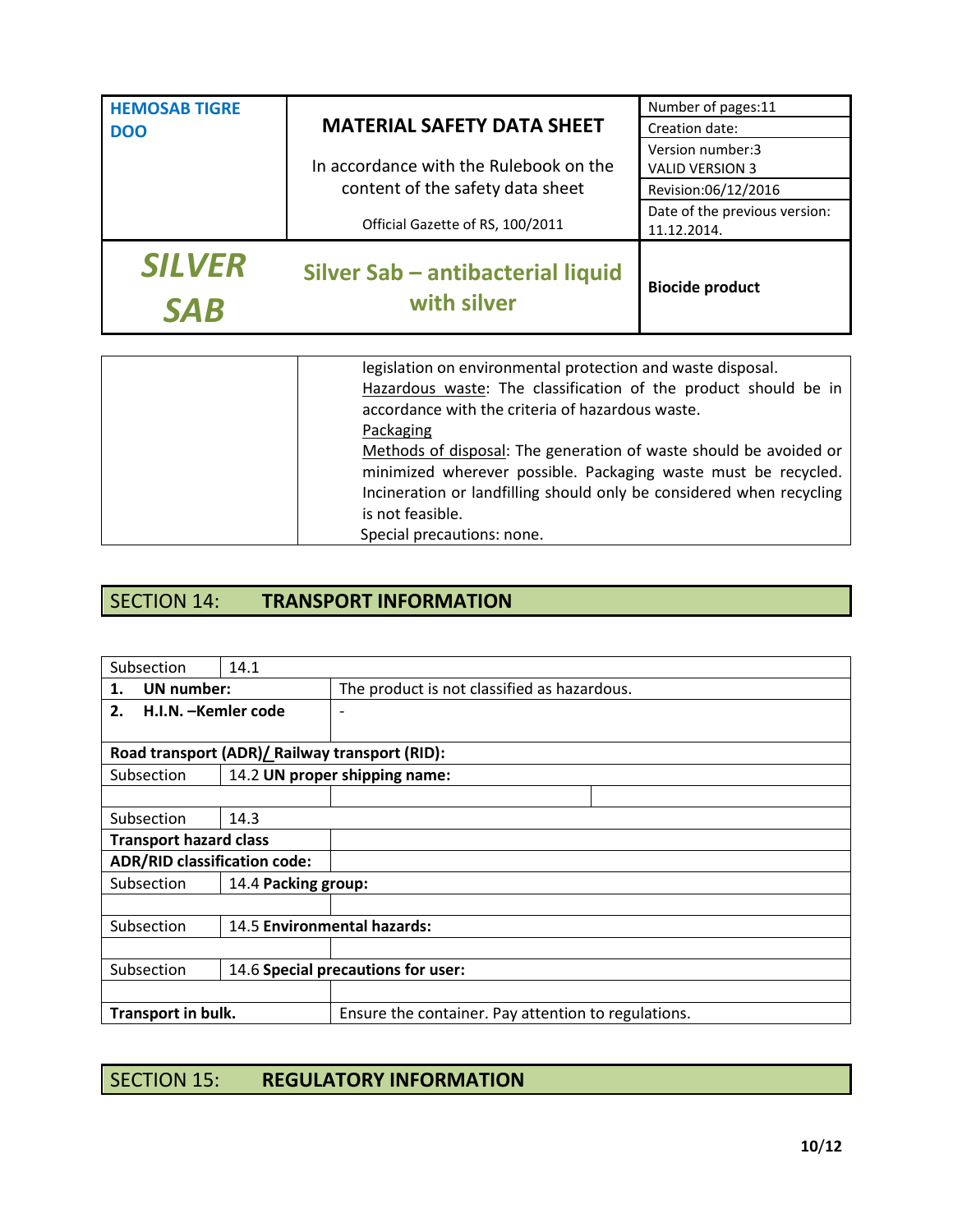| <b>HEMOSAB TIGRE</b>        |                                                  | Number of pages:11                           |
|-----------------------------|--------------------------------------------------|----------------------------------------------|
| <b>DOO</b>                  | <b>MATERIAL SAFETY DATA SHEET</b>                | Creation date:                               |
|                             | In accordance with the Rulebook on the           | Version number:3<br><b>VALID VERSION 3</b>   |
|                             | content of the safety data sheet                 | Revision:06/12/2016                          |
|                             | Official Gazette of RS, 100/2011                 | Date of the previous version:<br>11.12.2014. |
| <b>SILVER</b><br><b>SAB</b> | Silver Sab - antibacterial liquid<br>with silver | <b>Biocide product</b>                       |

| Subsection | 15.1 Safety, health and environmental regulation: |                                                                                |
|------------|---------------------------------------------------|--------------------------------------------------------------------------------|
|            |                                                   | This material safety data sheet is made in accordance to:                      |
|            |                                                   | Law on chemicals, "Official gazette of RS", no. 36/09, 88/10, 92/2011 and      |
|            |                                                   | 93/12.                                                                         |
|            |                                                   | List of classified substances "Official gazette of RS" (no. 82/10 and 48/2014) |
|            |                                                   | Regulation on storage, packaging and labeling of hazardous waste (Official     |
|            |                                                   | gazette of RS no. 92/10)                                                       |
|            |                                                   | Law on environmental protection, "Official gazette of RS" no. 135/04,          |
|            |                                                   | 36/09, 72/09 and 43/2011.                                                      |
|            |                                                   | Law on transport of dangerous load, "Official gazette of RS", no. 88/2010.     |
| Subsection | 15.2 Chemical safety assessment:                  |                                                                                |
|            |                                                   | A chemical safety assessment has not been carried out for this product.        |

## SECTION 16: **OTHER INFORMATION**

| <b>Advice for training:</b> | Personnel must be familiar with hazardous characteristics of the product,     |  |
|-----------------------------|-------------------------------------------------------------------------------|--|
|                             | with principles of health and environmental protection related to the         |  |
|                             | product and first aid principles.                                             |  |
| <b>Recommendation for</b>   | Safety Data Sheet contains important information for the health and safety    |  |
| use:                        | of users and the protection of the environment. Contact with liquid may       |  |
|                             | cause cold burns. Ensure that operators/users are informed about the          |  |
|                             | dangers. The product should not be used for purposes other than those         |  |
|                             | specified in the instruction manual. This safety data sheet has been          |  |
|                             | established in accordance with the European Directives and is applicable in   |  |
|                             | all countries that directly or indirectly carry out the implementation of the |  |
|                             | Directive in their national laws. The information contained in this document  |  |
|                             | corresponds to the current knowledge of the product and the corresponding     |  |
|                             | specifications. And if care has been taken in the preparation of this         |  |
|                             | document, we cannot accept responsibility for any injury or damage            |  |
|                             | resulting from its use.                                                       |  |
|                             |                                                                               |  |
| Text:                       |                                                                               |  |
| $R$ – phrases:              |                                                                               |  |
| $H$ – phrases:              |                                                                               |  |